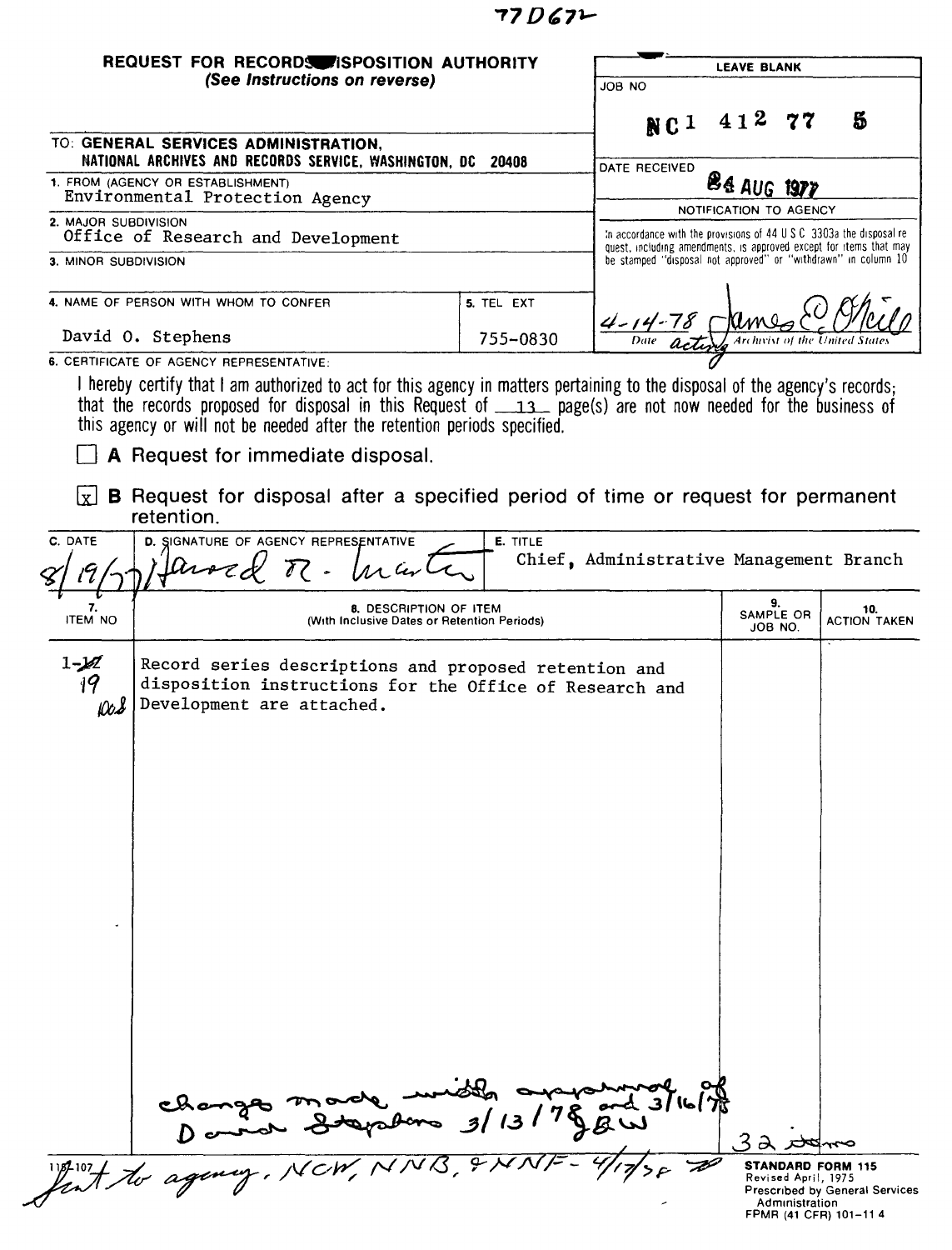| <b>ETALD CLOTT, TOU</b>                           | $\mathbf{F}^{(n)}$ and $\mathbf{F}^{(n)}$ and $\mathbf{F}^{(n)}$<br>$\Delta$ and |
|---------------------------------------------------|----------------------------------------------------------------------------------|
| <b>ENVIRONMENTAL PROTECTION AGENCY</b>            | <b>MANUAL</b>                                                                    |
| APPENDIX C                                        |                                                                                  |
| RECORDS CONTROL SCHEDULES<br>HEADQUARTERS RECORDS | RECORDS MANAGEMENT                                                               |

I

## RESEARCH AND DEVELOPMENT RECORDS.

The records described below relate to the operation of a research and development program for the Agency. The major areas of this program include satisfying the research needs of the Agency's operating programs in the areas of pollution sources, health and ecological effects, pollution prevention and control, environmental sciences, monitoring systems, and dissemination of scientific and technical knowledge.

| Item              | Name and Description of Record/File                                                                                                                                                                                                                                                                                                                                                                                                                        | Retention Period<br>and Disposition                                                                                                                                                                                                    |
|-------------------|------------------------------------------------------------------------------------------------------------------------------------------------------------------------------------------------------------------------------------------------------------------------------------------------------------------------------------------------------------------------------------------------------------------------------------------------------------|----------------------------------------------------------------------------------------------------------------------------------------------------------------------------------------------------------------------------------------|
| 1.                | Air, Land and Water Use Program Files.<br>Includes documentation related to the<br>Agency research programs concerning<br>air, water, pesticides, solid wastes,<br>and toxic substances. Documentation<br>relates to research conducted on<br>pollution control strategies and<br>technology, analytical methods<br>development, and other research<br>Records consist of correspon-<br>areas.<br>dence and memoranda and all supporting<br>documentation. |                                                                                                                                                                                                                                        |
|                   | Official Files.<br>a.                                                                                                                                                                                                                                                                                                                                                                                                                                      | Retention: Retain 10<br>years. Permaner<br>Disposition: Break file<br>at end of year. Keep<br>in office for 2 years,<br>then transfer to the<br>Federal Records Center.<br>Keep in FRC for 8 years,<br>then destroy of car to<br>NARS. |
| TN<br>ORIGINATOR: | レーナイ メール・ので                                                                                                                                                                                                                                                                                                                                                                                                                                                | $1 - 14$                                                                                                                                                                                                                               |

 $274.75393333773$ 

 $\mathbf{t}$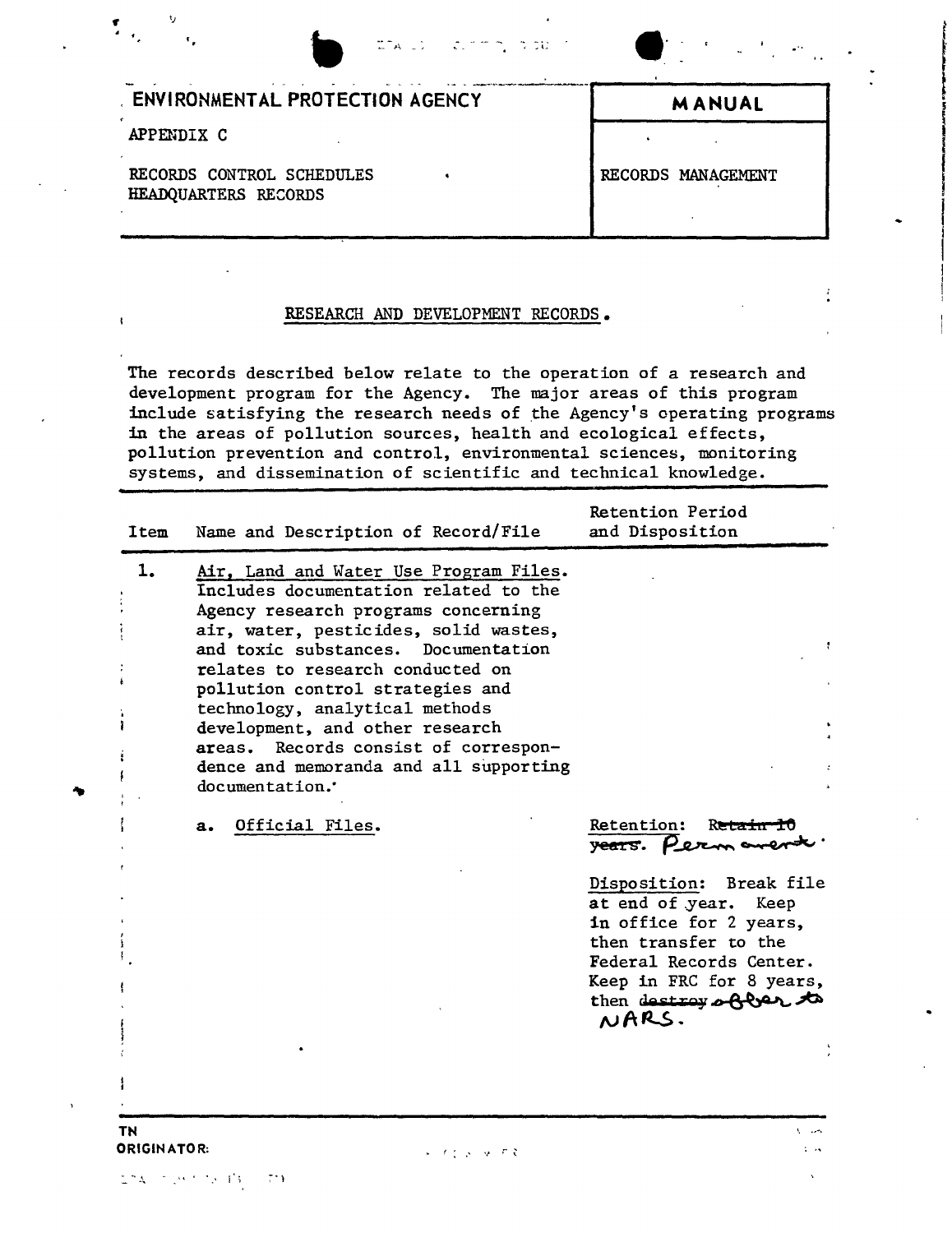|  |  | セグス にっぽんかいどう ディビアドテル ムロー |
|--|--|--------------------------|
|  |  |                          |

|              | MANUAL             |                                                                        |                                                    |
|--------------|--------------------|------------------------------------------------------------------------|----------------------------------------------------|
|              |                    |                                                                        | C'APPENDIX C"                                      |
|              |                    |                                                                        | CHIPTER TITLE                                      |
|              | RECORDS MANAGEMENT |                                                                        | RECORDS CONTROL SCHEDULES                          |
|              |                    |                                                                        | HEADQUARTERS RECORDS                               |
|              |                    |                                                                        |                                                    |
|              |                    |                                                                        |                                                    |
|              |                    |                                                                        | Retention Period                                   |
| <b>Item!</b> |                    | Name and Description of Record/File                                    | and Disposition                                    |
|              | Ъ.                 | Other Copies.                                                          | Retention:<br>Retain 5                             |
|              |                    |                                                                        | years.                                             |
|              |                    |                                                                        |                                                    |
|              |                    |                                                                        | Disposition: Break file                            |
|              |                    |                                                                        | at end of year. Keep                               |
|              |                    |                                                                        | in office 2 years, then                            |
|              |                    |                                                                        | transfer to the Federal                            |
|              |                    |                                                                        | Records Center. Keep                               |
|              |                    |                                                                        | <del>in FRC for 3 years</del> ,                    |
|              |                    |                                                                        | then destroy. DESTROY                              |
| 2.           |                    |                                                                        |                                                    |
|              |                    | Energy, Minerals and Industry<br>Program Files. Includes documentation |                                                    |
|              |                    |                                                                        |                                                    |
|              |                    | related to the energy and industry                                     |                                                    |
|              |                    | research programs of the Agency. Major                                 |                                                    |
|              |                    | file categories include energy systems,                                |                                                    |
|              |                    | energy control and conservation, fuel                                  |                                                    |
|              |                    | research projects, industrial pollutant                                |                                                    |
|              |                    | control, and research and laboratory                                   |                                                    |
|              |                    | coordination activities. Records con-                                  |                                                    |
|              |                    | sist of correspondence, memoranda, and<br>all supporting attachments.  |                                                    |
|              |                    |                                                                        |                                                    |
|              | a.                 | Official Files.                                                        | Retention:<br>Reterin 10                           |
|              |                    |                                                                        | <b>Vearer</b>                                      |
|              |                    |                                                                        | Disposition: Break file                            |
|              |                    |                                                                        | at end of year. Keep                               |
|              |                    |                                                                        | in office for 2 years,                             |
|              |                    |                                                                        | then transfer to the                               |
|              |                    |                                                                        | Federal Records Center.                            |
|              |                    |                                                                        | Keep in FRC for 8 years,                           |
|              |                    |                                                                        | then destroy of far is NAKS                        |
|              |                    |                                                                        |                                                    |
|              | b. Other Copies.   |                                                                        | Retain 5<br>Retention:                             |
|              |                    |                                                                        | years.                                             |
|              |                    |                                                                        | Break file                                         |
|              |                    |                                                                        | Disposition:<br>Keep                               |
|              |                    |                                                                        | at end of year.<br>in office. for 2 years, DESTROY |
|              |                    |                                                                        | t <del>hen t</del> ransfer                         |
|              |                    |                                                                        | <del>- Tederal Record</del> s                      |
|              |                    |                                                                        | ar sorrer if no 1                                  |
| CHAP         |                    | PACE NUMBER                                                            | TN                                                 |
| P AR-        |                    |                                                                        | DATE                                               |

 $\ddot{\phantom{0}}$ 

 $\ddot{\phantom{a}}$ 

 $\ddot{\phantom{a}}$ 

 $\mathbf{r}$ 

 $\mathcal{L}$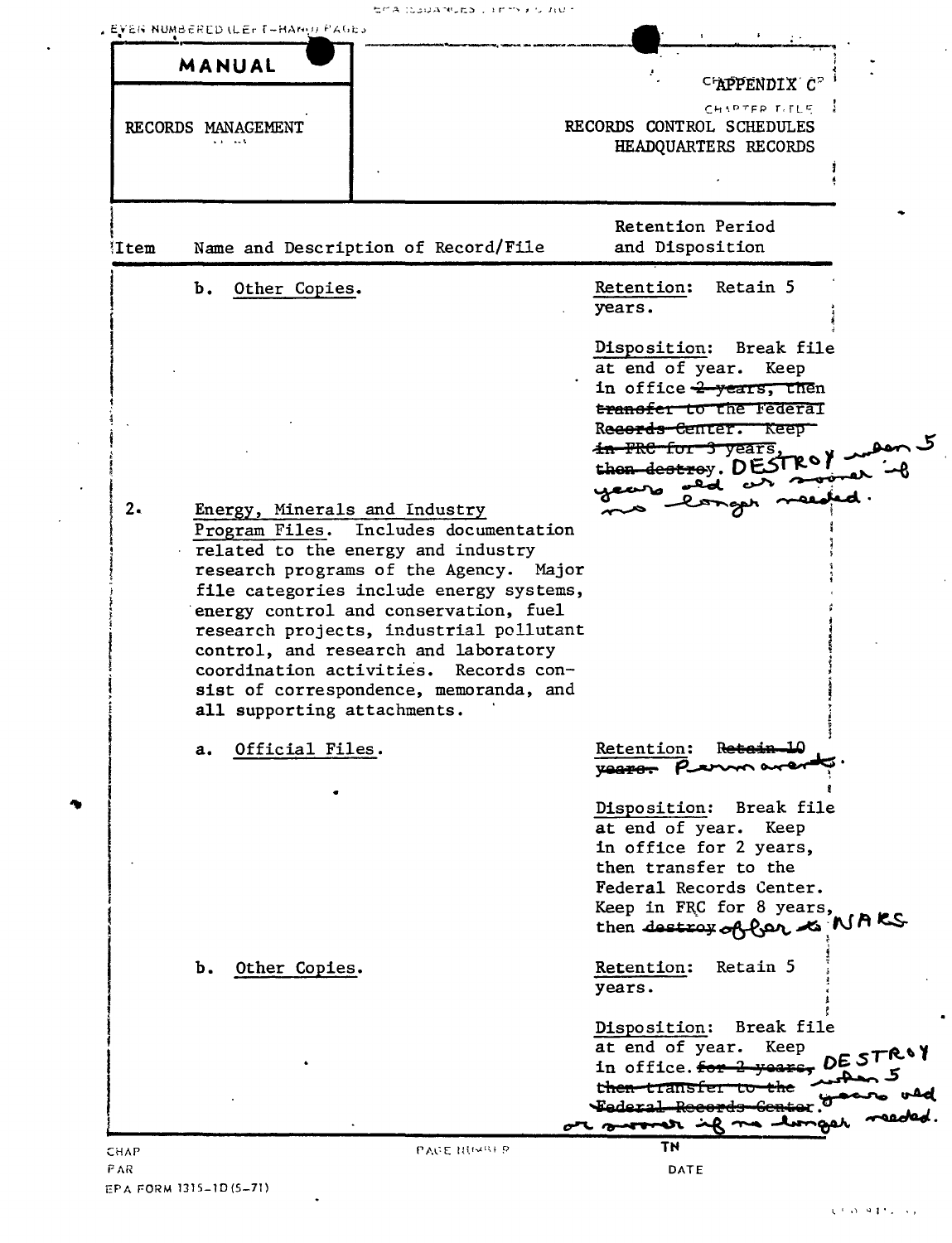|                                                                                    |                                                                                                                                                                                                                                                                                                                                                                                                                                                                                                                                                                                                           | MANUAL                                                                                                                                                                                                                                            |                  |
|------------------------------------------------------------------------------------|-----------------------------------------------------------------------------------------------------------------------------------------------------------------------------------------------------------------------------------------------------------------------------------------------------------------------------------------------------------------------------------------------------------------------------------------------------------------------------------------------------------------------------------------------------------------------------------------------------------|---------------------------------------------------------------------------------------------------------------------------------------------------------------------------------------------------------------------------------------------------|------------------|
| APPENDIX CER<br>CHAPTER TITLE<br>RECORDS CONTROL SCHEDULES<br>HEADQUARTERS RECORDS |                                                                                                                                                                                                                                                                                                                                                                                                                                                                                                                                                                                                           | RECORDS MANAGEMENT                                                                                                                                                                                                                                |                  |
| Item                                                                               | Name and Description of Record/File                                                                                                                                                                                                                                                                                                                                                                                                                                                                                                                                                                       | Retention Period<br>and Disposition                                                                                                                                                                                                               |                  |
|                                                                                    |                                                                                                                                                                                                                                                                                                                                                                                                                                                                                                                                                                                                           | Keep in FRC for 3.<br>years, then-destroy.                                                                                                                                                                                                        |                  |
| 3.                                                                                 | Monitoring and Technical Support<br>Program Files. Includes documentation<br>related to the Agency research programs<br>concerning environmental monitoring,<br>analytical measurement techniques, quality<br>assurance, dissemination of scientific<br>and technical information, and related<br>areas. Major file categories include<br>air monitoring research, energy related<br>research, radiation safety programs,<br>monitoring instrumentation, and labora-<br>tory research coordination activities.<br>Records consist of correspondence,<br>memoranda, and all supporting documen-<br>tation. |                                                                                                                                                                                                                                                   |                  |
|                                                                                    | Official Files.<br>а.                                                                                                                                                                                                                                                                                                                                                                                                                                                                                                                                                                                     | Retention:<br><del>years.</del>                                                                                                                                                                                                                   |                  |
|                                                                                    |                                                                                                                                                                                                                                                                                                                                                                                                                                                                                                                                                                                                           | Disposition:<br>file at end of year.<br>Keep in office for 2<br>years, then transfer<br>to the Federal Records<br>Center. Keep in FRC<br>for 8 years, then<br>destroy of ber                                                                      | Break<br>$RSS$ . |
|                                                                                    | Other Copies.<br>b.                                                                                                                                                                                                                                                                                                                                                                                                                                                                                                                                                                                       | Retention:<br>years.                                                                                                                                                                                                                              | Retain 5         |
|                                                                                    |                                                                                                                                                                                                                                                                                                                                                                                                                                                                                                                                                                                                           | Disposition: Break<br>file at end of year.<br>Keep in office. for 2<br>y <del>ears, then transfer</del><br>t <del>o the Federal Records</del><br>Conter. Keep in FRC<br><del>for 3 years, then</del><br>de <del>stroy.</del> DE STR & T<br>صعصعها |                  |

 $CP(0)^{-\alpha}11^{\alpha}+1^{\alpha}$ 

 $\hat{\mathcal{A}}$ 

EPA FORM 1315-1C.(5-71)

 $\sim$ 

 $\sim$ 

 $\hat{\mathcal{A}}$ 

 $\bar{1}$ 

 $\hat{\boldsymbol{\theta}}$ 

 $\uparrow$  $\sim$ 

 $\hat{\boldsymbol{\theta}}$ 

 $\epsilon$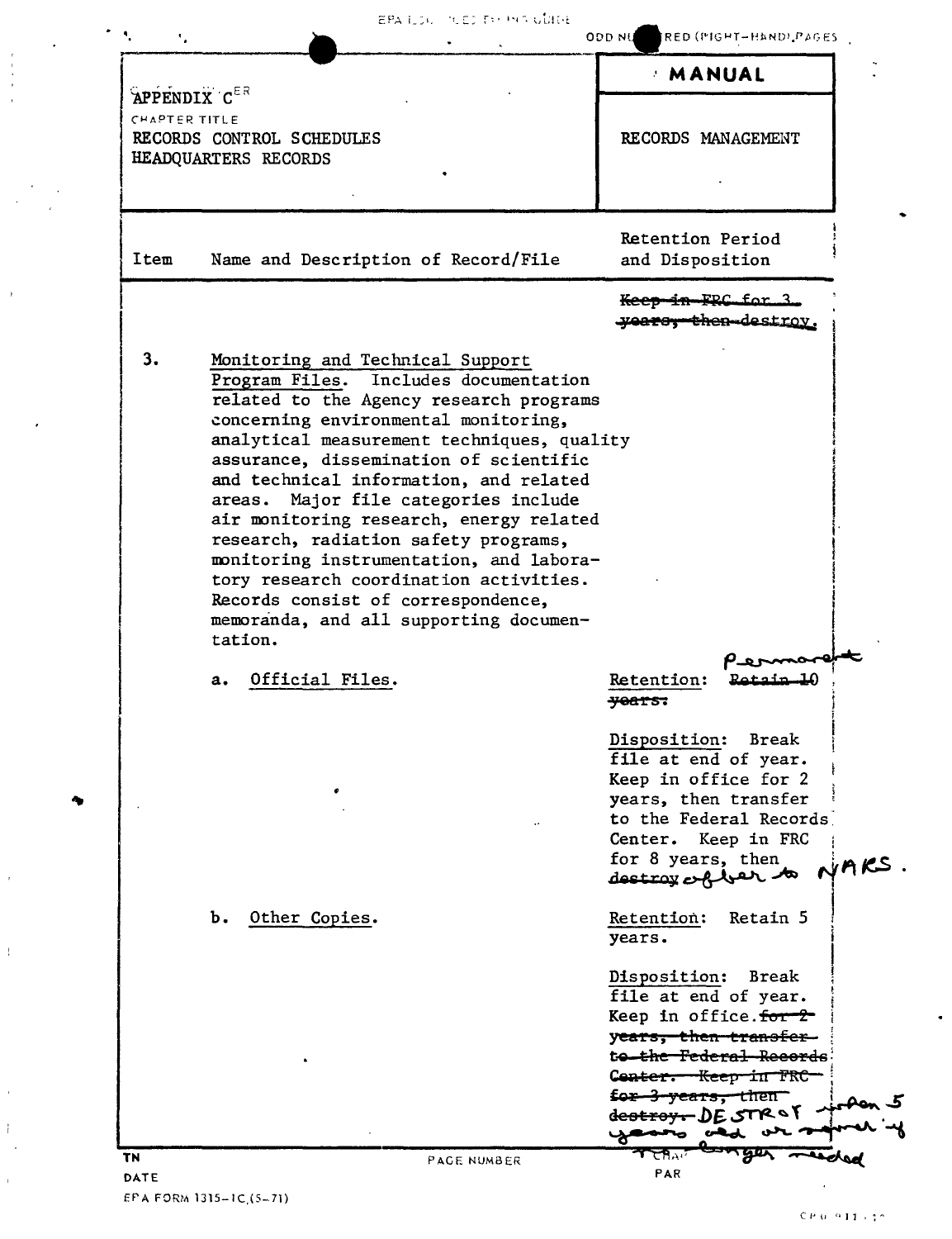|      | MANUAL                 |                                                                                                                                                                                                                                                                                                                                                                                                                                                                                | CHAPPENDIX C                                                                                                                                                                                |
|------|------------------------|--------------------------------------------------------------------------------------------------------------------------------------------------------------------------------------------------------------------------------------------------------------------------------------------------------------------------------------------------------------------------------------------------------------------------------------------------------------------------------|---------------------------------------------------------------------------------------------------------------------------------------------------------------------------------------------|
|      | RECORDS MANAGEMENT     |                                                                                                                                                                                                                                                                                                                                                                                                                                                                                | $\sim$ HAPTET $\sim$<br>RECORDS CONTROL SCHEDULES<br>HEADQUARTERS RECORDS                                                                                                                   |
|      |                        |                                                                                                                                                                                                                                                                                                                                                                                                                                                                                |                                                                                                                                                                                             |
| Item |                        | Name and Description of Record/File                                                                                                                                                                                                                                                                                                                                                                                                                                            | Retention Period<br>and Disposition                                                                                                                                                         |
| 4.   | Official Files.<br>a.  | Health and Ecological Effects<br>Program Files. Includes documentation<br>related to the Agency research programs<br>concerning the health and ecological<br>effects of various pollution categories<br>and sources. Documentation covers<br>research programs on air, water,<br>pesticides, radiation, toxic substances,<br>noise, and multi-media health and<br>ecological effects. Records consist<br>of correspondence and memoranda, and<br>all supporting documentation. | Retention:<br>yeare-                                                                                                                                                                        |
|      |                        |                                                                                                                                                                                                                                                                                                                                                                                                                                                                                | Disposition: Break<br>file at end of year.<br>Keep in office for 2<br>years, then transfer<br>to the Federal Records<br>Center. Keep in FRC<br>for 8 years, then<br>destroy of Ger to NARS. |
|      | Other Copies.<br>ъ.    |                                                                                                                                                                                                                                                                                                                                                                                                                                                                                | Retention:<br>Retain 5<br>years.                                                                                                                                                            |
|      |                        |                                                                                                                                                                                                                                                                                                                                                                                                                                                                                | Disposition:<br>Break<br>file at end of year.<br>Keep in office for<br><del>-2 years, then transfer</del><br>to the Federal Records<br>Center. Keep in FRC<br>for 3 years, then             |
|      |                        |                                                                                                                                                                                                                                                                                                                                                                                                                                                                                | destroy DESTROY                                                                                                                                                                             |
|      | and Task Forces Files. | Advisory and Interagency Committees<br>Includes<br>documentation related to the operation<br>of scientific or research oriented<br>advisory and interagency committees and                                                                                                                                                                                                                                                                                                     |                                                                                                                                                                                             |

 $\ddot{\phantom{a}}$ 

 $\overline{a}$ 

 $\ddot{\phantom{a}}$ 

 $\overline{a}$ 

 $\ddot{\phantom{0}}$ 

 $\hat{\mathcal{A}}$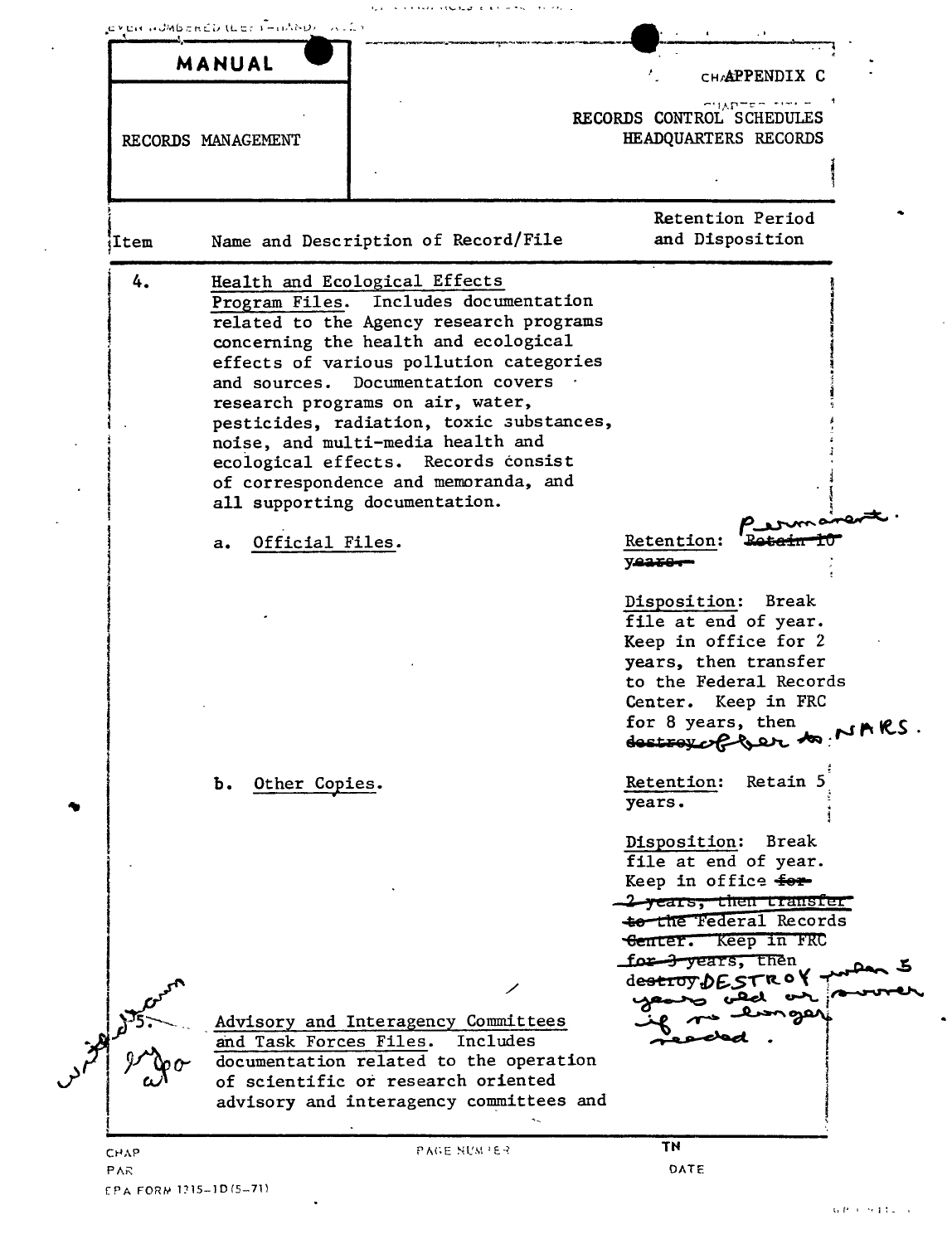|                   | Elix additional Transformation                                                                                                                                                                                                                                                           |                                                                                                                                                                                                                                                                                                                   |
|-------------------|------------------------------------------------------------------------------------------------------------------------------------------------------------------------------------------------------------------------------------------------------------------------------------------|-------------------------------------------------------------------------------------------------------------------------------------------------------------------------------------------------------------------------------------------------------------------------------------------------------------------|
| <b>APPENDIX</b> C |                                                                                                                                                                                                                                                                                          | ROD (RIGHT-HANDIFFICES +<br>COD NA<br><b>MANUAL</b>                                                                                                                                                                                                                                                               |
| CHAPTER TITLE     | RECORDS CONTROL SCHEDULES<br>HEADQUARTERS RECORDS                                                                                                                                                                                                                                        | RECORDS MANAGEMENT                                                                                                                                                                                                                                                                                                |
| Item              | Name and Description of Record/File                                                                                                                                                                                                                                                      | Retention Period<br>and Disposition                                                                                                                                                                                                                                                                               |
|                   | task forces, such as the Energy<br>Coordinator Staff, the Stratospheric<br>Modification Research Staff, and<br>similar bodies. Records consist of<br>meeting agendas, minutes of meetings,<br>reports prepared by or for the<br>committee, correspondence, and other<br>related records. |                                                                                                                                                                                                                                                                                                                   |
|                   | Records Kept by the Committee<br>a.<br>Chairman and/or Executive Secretary.<br>(Arranged chronologically).                                                                                                                                                                               | Retention:<br><b>Permanent.</b> WITHDR<br>Disposition: Break<br>file at end of year.<br>Keep in office until<br>termination of committee<br>or for 5 years, which-<br>ever is earlier, then<br>transfer to the<br>Federal Records Center.<br>Keep in FRC for 10<br>years, then offer<br>to the National Archives. |
|                   | Records Kept by Committee Members.<br>Ъ.                                                                                                                                                                                                                                                 | Retention: 40 bolow WIHDRAWN<br>Disposition:<br>Destroy<br>when superseded. or<br>obsolete or upon<br>termination of member-<br>ship, whichever is<br>earlier.                                                                                                                                                    |
| 6.                | Objective Statements and Accomplish-<br>ment Plans Files. Includes planning<br>documents used to allocate resources<br>to the research laboratories, to list<br>objectives, and to set forth plans for<br>accomplishing the objectives.                                                  |                                                                                                                                                                                                                                                                                                                   |
|                   | Official Files.<br>a.<br>(Records arranged by fiscal year, then<br>by name of Laboratory). $\sim$                                                                                                                                                                                        | Retention:<br>Permanent.<br>Disposition:<br><b>Break</b>                                                                                                                                                                                                                                                          |
| TN                | PAGE NUMBER                                                                                                                                                                                                                                                                              | <b>UMAP</b>                                                                                                                                                                                                                                                                                                       |

 $\ddot{\phantom{0}}$ 

 $\ddot{\phantom{a}}$ 

 $\bullet$ 

 $\sim$ 

 $\mathbf{A}$ 

 $\omega$ 

 $\bullet$ 

 $\ddot{\phantom{0}}$ 

 $\sim 10^{-10}$ 

.

ä,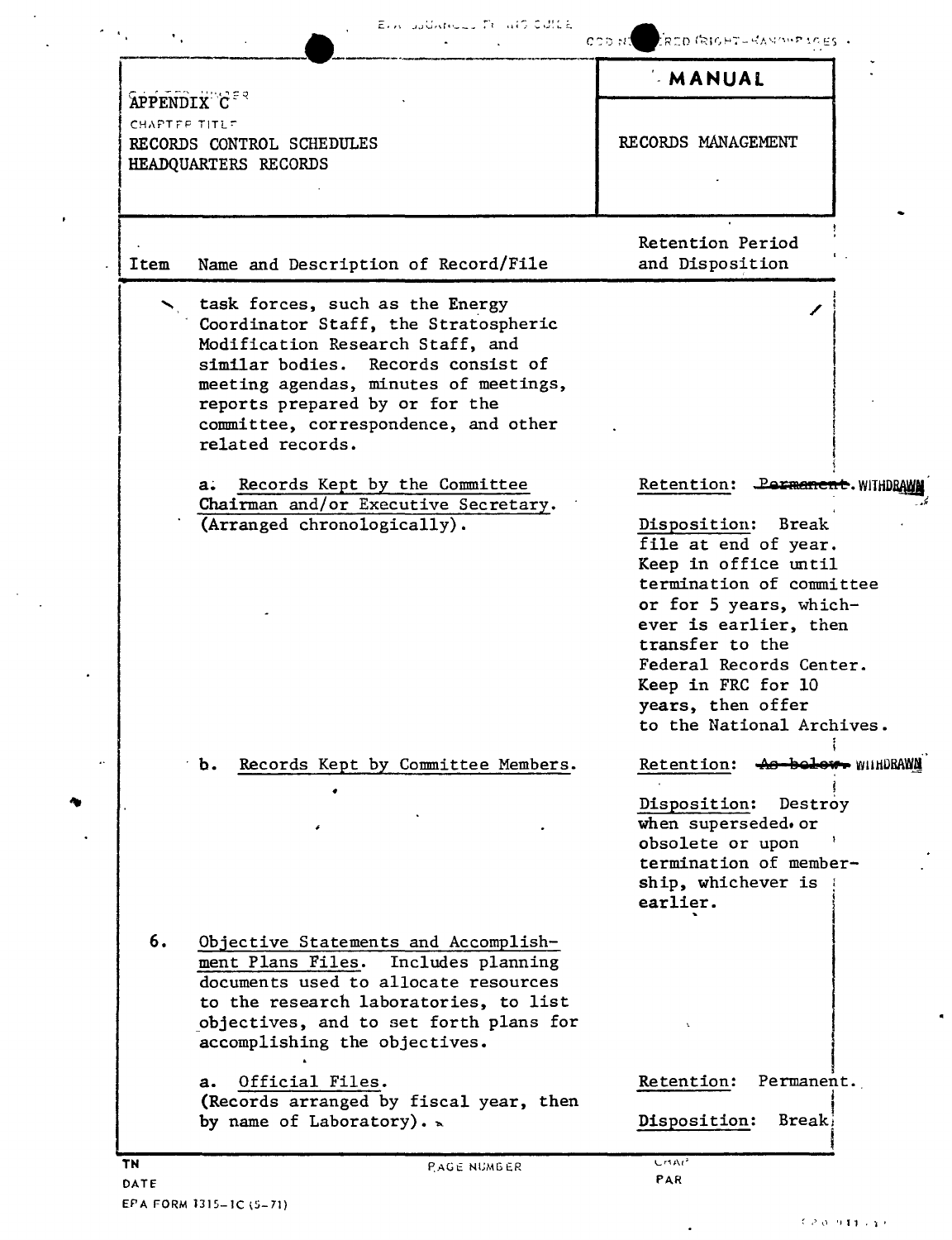EPA ISSIMACES TY THIS CITY

 $\bar{z}$ 

|               | MANUAL                                          |                                                                                                                                                                                                                                                                                                                                                                                                                                                                              | $\mathcal{F}_{\omega}$<br>CHAAPPENDIX C                                                                                                                                                                                 |
|---------------|-------------------------------------------------|------------------------------------------------------------------------------------------------------------------------------------------------------------------------------------------------------------------------------------------------------------------------------------------------------------------------------------------------------------------------------------------------------------------------------------------------------------------------------|-------------------------------------------------------------------------------------------------------------------------------------------------------------------------------------------------------------------------|
|               |                                                 |                                                                                                                                                                                                                                                                                                                                                                                                                                                                              | CHAPTER TITLE                                                                                                                                                                                                           |
|               | RECORDS MANAGEMENT                              |                                                                                                                                                                                                                                                                                                                                                                                                                                                                              | RECORDS CONTROL SCHEDULES<br>HEADQUARTERS RECORDS                                                                                                                                                                       |
| Item          |                                                 | Name and Description of Record/File                                                                                                                                                                                                                                                                                                                                                                                                                                          | Retention Period<br>and Disposition                                                                                                                                                                                     |
|               | b. Other Copies.                                |                                                                                                                                                                                                                                                                                                                                                                                                                                                                              | file at end of<br>fiscal year. Keep<br>in office for 5 years,<br>then transfer to the<br>Federal Records Center.<br>Keep in FRC for 10<br>years, then offer to<br>the National Archives.<br><b>Retention:</b><br>Retain |
|               |                                                 |                                                                                                                                                                                                                                                                                                                                                                                                                                                                              | 5 years.<br>Disposition: Break<br>file at end of fiscal<br>year. Keep in office<br>for 5 years, then<br>destroy.                                                                                                        |
| 7.            | Organization, and others.                       | International Activities and Agree-<br>ments File. Includes record copies<br>of documentation related to the<br>international activities of the Agency's<br>research and development programs.<br>Records consist of bilateral and<br>cooperative research agreements and<br>supporting documentation, conference<br>and symposia materials, and records<br>related to multilateral organizations<br>such as the United Nations Environ-<br>mental Program, the World Health | Retention:<br>Permanent.                                                                                                                                                                                                |
| $a_{\bullet}$ | Official Files.<br>organization, or agreement). | (Records arranged<br>alphabetically by name of program,                                                                                                                                                                                                                                                                                                                                                                                                                      | Disposition:<br>Break '<br>file upon termination<br>of agreement or at<br>end of year, as<br>appropriate.                                                                                                               |
|               |                                                 |                                                                                                                                                                                                                                                                                                                                                                                                                                                                              |                                                                                                                                                                                                                         |

 $\sim 10^{11}$  km  $^{-1}$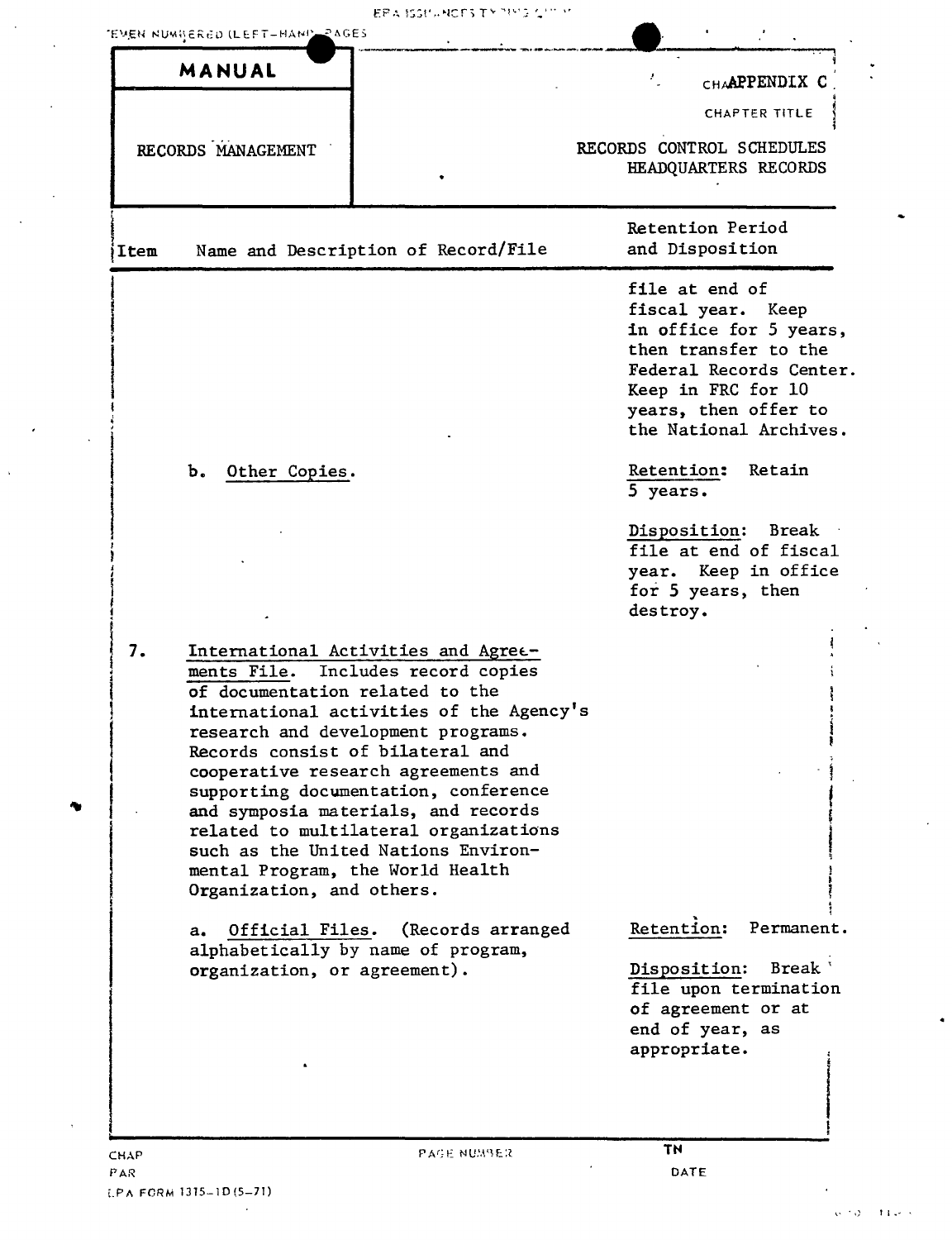|                                              |                                                                                                                                                                                                                                                                                                                                                                                           | <b>MANUAL</b>                                                                                                                                                                                                                                 |
|----------------------------------------------|-------------------------------------------------------------------------------------------------------------------------------------------------------------------------------------------------------------------------------------------------------------------------------------------------------------------------------------------------------------------------------------------|-----------------------------------------------------------------------------------------------------------------------------------------------------------------------------------------------------------------------------------------------|
| CHAPTE A WAPR<br>APPENDIX C<br>CHAPTER TITLE | RECORDS CONTROL SCHEDULES<br>HEADQUARTERS RECORDS                                                                                                                                                                                                                                                                                                                                         | RECORDS MANAGEMENT                                                                                                                                                                                                                            |
| Item                                         | Name and Description of Record/File                                                                                                                                                                                                                                                                                                                                                       | Retention Period<br>and Disposition                                                                                                                                                                                                           |
|                                              |                                                                                                                                                                                                                                                                                                                                                                                           | Keep in office for 2<br>years, then transfer<br>to the Federal Records<br>Center. Keep in FRC<br>for 20 years, then offer<br>to the National Archives.                                                                                        |
|                                              | $\cdot$ b. Other Copies.                                                                                                                                                                                                                                                                                                                                                                  | Retention: Retain 10<br>years.                                                                                                                                                                                                                |
|                                              |                                                                                                                                                                                                                                                                                                                                                                                           | Disposition:<br><b>Break</b><br>file upon termination<br>of agreement or at end<br>of year, as appropriate.<br>Keep in office for 2<br>years, then transfer<br>to the Federal Records<br>Center. Keep in FRC<br>for 8 years, then<br>destroy. |
| 8.                                           | Legislative and Legal File.<br>Includes<br>documentation related to the legisla-<br>tive and legal activities of the<br>research and development programs.<br>Records consist of correspondence and<br>memoranda concerning laws and proposed<br>bills, rules, standards, and regula-<br>tions, hearings, reports to Congress,<br>legal decisions, opinions and other<br>related records. |                                                                                                                                                                                                                                               |
|                                              | Office Files.<br>a.                                                                                                                                                                                                                                                                                                                                                                       | Retain 10<br>Retention:<br>years.                                                                                                                                                                                                             |
|                                              |                                                                                                                                                                                                                                                                                                                                                                                           | Disposition:<br>Break<br>file at end of year.<br>Keep in office for 2<br>years, then transfer<br>to the Federal Records<br>Center. Keep in FRC<br>for 8 years, then<br>destroy.                                                               |

 $\bullet$ 

×

 $\ddot{\phantom{a}}$ 

 $\mathcal{A}$ 

 $\bar{\mathbf{r}}$ 

Ť

 $\frac{1}{2}$ 

 $\mathbf{I}$ 

 $\langle \cdot \rangle$ 

 $\cdot$ 

 $\bullet$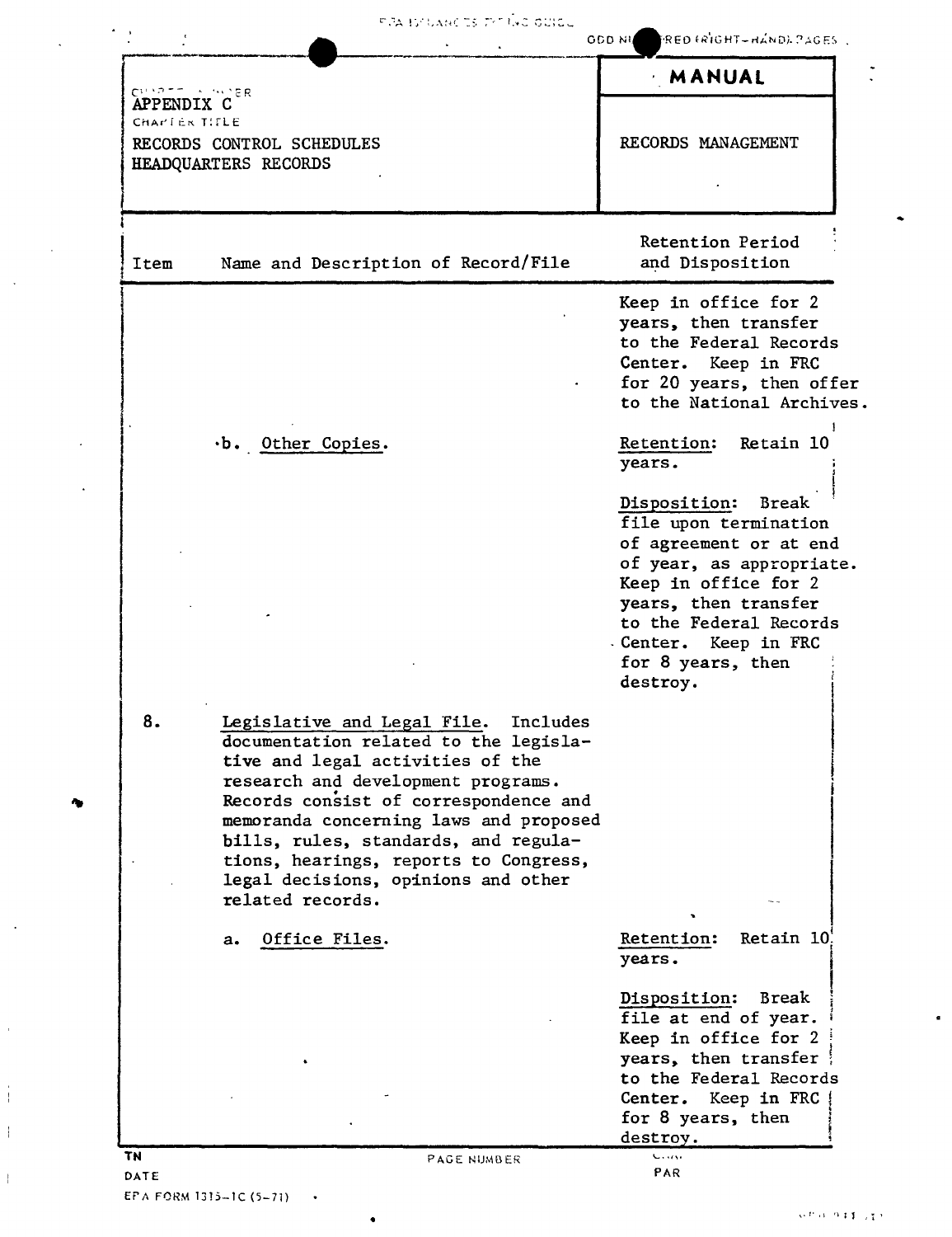|      | MANUAL                                 |                                                                                                                                                                                                                                                                                                                                               |                                                                                                                                                                                                                       |
|------|----------------------------------------|-----------------------------------------------------------------------------------------------------------------------------------------------------------------------------------------------------------------------------------------------------------------------------------------------------------------------------------------------|-----------------------------------------------------------------------------------------------------------------------------------------------------------------------------------------------------------------------|
|      |                                        |                                                                                                                                                                                                                                                                                                                                               | <b>CHAPTER NUMBER</b><br>CHAPPENDIX C                                                                                                                                                                                 |
|      | RECORDS MANAGEMENT                     |                                                                                                                                                                                                                                                                                                                                               | RECORDS CONTROL SCHEDULES<br>HEADQUARTERS RECORDS                                                                                                                                                                     |
| Item |                                        | Name and Description of Record/File                                                                                                                                                                                                                                                                                                           | Retention Period<br>and Disposition                                                                                                                                                                                   |
|      | Ъ.<br>Other Copies.                    |                                                                                                                                                                                                                                                                                                                                               | Retention:<br>Retain<br>3 years.                                                                                                                                                                                      |
|      |                                        |                                                                                                                                                                                                                                                                                                                                               | Disposition: Break<br>file at end of year.<br>Keep in office for 3<br>years, then destroy.                                                                                                                            |
| 9.   |                                        | Standards and Regulations Review and<br>Comments File. Includes reviews and<br>comments on proposed rules generated                                                                                                                                                                                                                           | Retention:<br>Retain<br>10 years.                                                                                                                                                                                     |
|      |                                        | by working groups in the various program<br>offices of the Agency. Records consist<br>of copies of the proposed standards,<br>regulations, and guidelines, copies of<br>clearance records, copies of comments by<br>research and development program and<br>staff offices, and other related records.                                         | Disposition: Break<br>file upon publication<br>of final rule in<br>Federal Register.<br>Keep in office for 1<br>year, then transfer<br>to the Federal Records<br>Center. Keep in FRC<br>for 9 years, then<br>destroy. |
| 10.  | Program Management Files.<br>programs. | Includes<br>documentation related to the management<br>and administrative support activities of<br>the several research and development<br>Documentation covers budget<br>and finance; communications and records;                                                                                                                            |                                                                                                                                                                                                                       |
|      | activities.                            | grants, contracts, and interagency agree-<br>ments; facilities management; management<br>of technical publications and information;<br>procurement; personnel management; and<br>other management and administrative<br>Records consist of corres-<br>pondence, memoranda, supporting documen-<br>tation, reports, and other related records. |                                                                                                                                                                                                                       |
|      | Official Files.<br>a.                  |                                                                                                                                                                                                                                                                                                                                               | Retention:<br>Retain<br>10 years.                                                                                                                                                                                     |
|      |                                        |                                                                                                                                                                                                                                                                                                                                               | Disposition:<br><b>Break</b><br>file at end of year.                                                                                                                                                                  |
|      |                                        | <b>PAGE NUMBER</b>                                                                                                                                                                                                                                                                                                                            | TN                                                                                                                                                                                                                    |

EFA (SSURRUES ETHING BUILDE

 $\mathcal{F} \rightarrow \mathcal{F}$  and

FPA FORM 1315-1D (5-71)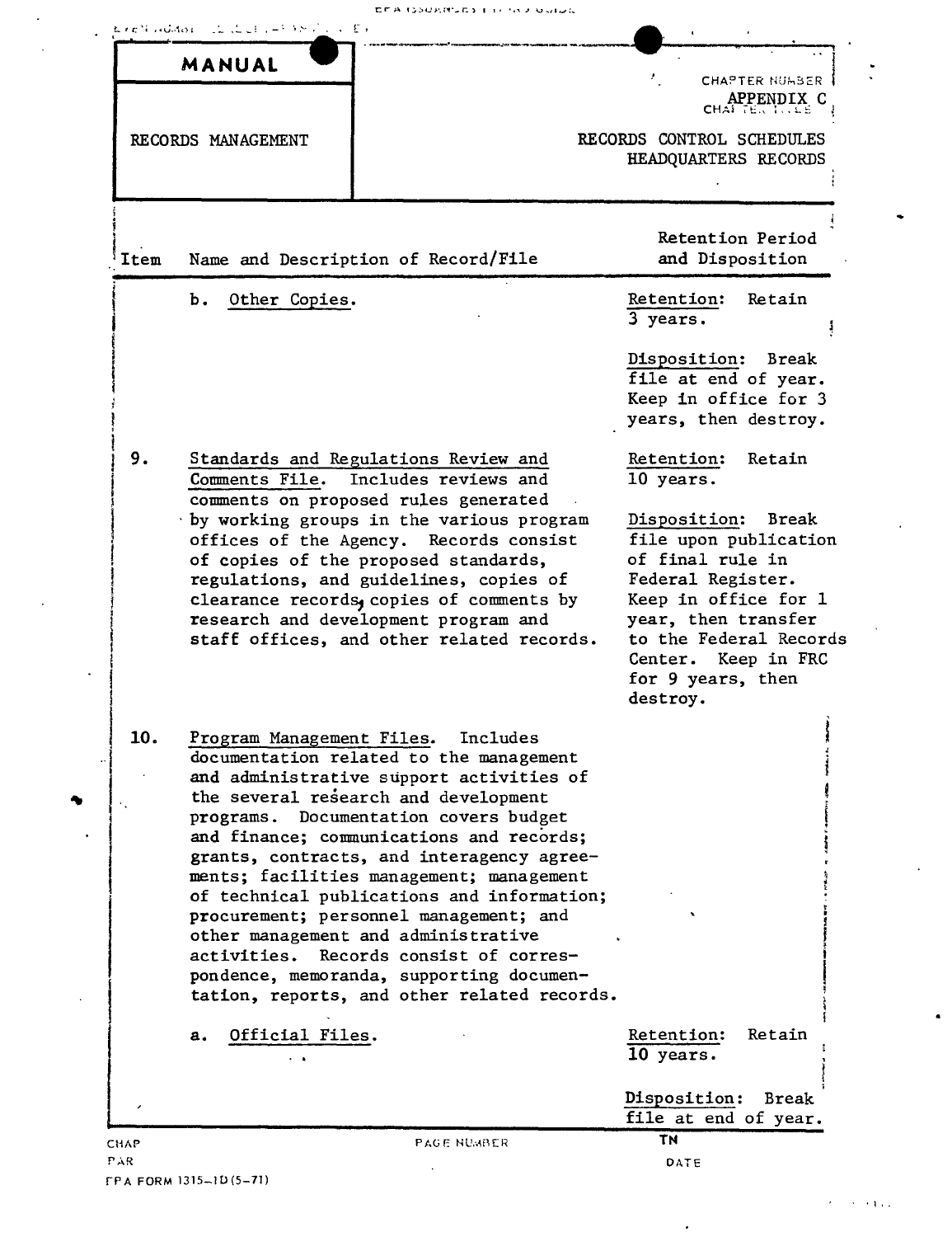| <b>EPA ISSUAMCES EYPING GUIDE</b> |  |  |
|-----------------------------------|--|--|

 $\sigma_{\rm{max}}=1.2$  .

**ODD NUMBER (RIGHT-HAND) PACES** 

|                     |                                                                               | MANUAL                           |  |
|---------------------|-------------------------------------------------------------------------------|----------------------------------|--|
| <b>APPENDIX CER</b> |                                                                               |                                  |  |
| CHAPTER TITLE       |                                                                               |                                  |  |
|                     | RECORDS CONTROL SCHEDULES                                                     | RECORDS MANAGEMENT               |  |
|                     | HEADQUARTERS RECORDS                                                          |                                  |  |
|                     |                                                                               |                                  |  |
|                     |                                                                               |                                  |  |
|                     |                                                                               | Retention Period                 |  |
| Item                | Name and Description of Record/File                                           | and Disposition                  |  |
|                     |                                                                               |                                  |  |
|                     |                                                                               | Keep in office for               |  |
|                     |                                                                               | 2 years, then transfer           |  |
|                     |                                                                               | to the Federal Records           |  |
|                     |                                                                               | Center. Keep in FRC              |  |
|                     |                                                                               | for 8 years, then                |  |
|                     |                                                                               | destroy.                         |  |
|                     |                                                                               |                                  |  |
|                     | b. Other Copies.                                                              | Retention:<br>Retain<br>5 years. |  |
|                     |                                                                               |                                  |  |
|                     |                                                                               | Disposition: Break               |  |
|                     |                                                                               | file at end of year.             |  |
|                     |                                                                               | Keep in office.for 2             |  |
|                     |                                                                               | <u>vears, then-transfer</u>      |  |
|                     |                                                                               | to the Federal Re-               |  |
|                     |                                                                               | cords Genter. Keep               |  |
|                     |                                                                               | in FRG for 3 years,              |  |
|                     |                                                                               | then destroy: $DESTROV$          |  |
| 11.                 | Research Projects Case Files -- Grants,                                       | The rules are you                |  |
|                     | Contracts, and Inter-Agency Agreements.                                       |                                  |  |
|                     | Includes case files of all research pro-                                      |                                  |  |
|                     | jects conducted for EPA by outside con-                                       |                                  |  |
|                     | tractors, grantees, or other Federal                                          |                                  |  |
|                     | agencies.  Grant files include pro-                                           |                                  |  |
|                     | posals, applications, relevance reviews,                                      |                                  |  |
|                     | decision memos, offer or award and                                            |                                  |  |
|                     | modifications, funding orders, commit-<br>ment notices, grant agreement, cost |                                  |  |
|                     | advisory reports, progress reports,                                           |                                  |  |
|                     | and related correspondence.<br>Contract                                       |                                  |  |
|                     | files include procurement request,                                            |                                  |  |
|                     | environmental reviews, "twelve point                                          |                                  |  |
|                     | documents," impact statements, funding                                        |                                  |  |
|                     | increments/modifications, correspondence,                                     |                                  |  |
|                     | and other related records. Inter-                                             |                                  |  |
|                     | agency agreement files include copy                                           |                                  |  |
|                     | of agreement, project data sheets,                                            |                                  |  |
|                     | correspondence, and reports.                                                  |                                  |  |
|                     |                                                                               |                                  |  |
|                     |                                                                               |                                  |  |
|                     |                                                                               |                                  |  |
| TN.                 |                                                                               |                                  |  |

 $\sim 10^6$ 

 $\mathcal{F}(\mathcal{S}_1) \subset \mathcal{F}_1$ 

 $\ddot{\phantom{0}}$ 

 $\mathcal{F}^{\text{max}}_{\text{max}}$ 

 $\ddot{\phantom{1}}$ 

 $\mathcal{A}$ 

 $\langle \cdot \rangle$ 

 $\sim$ 

 $\sim 10^{11}$  km  $^{-1}$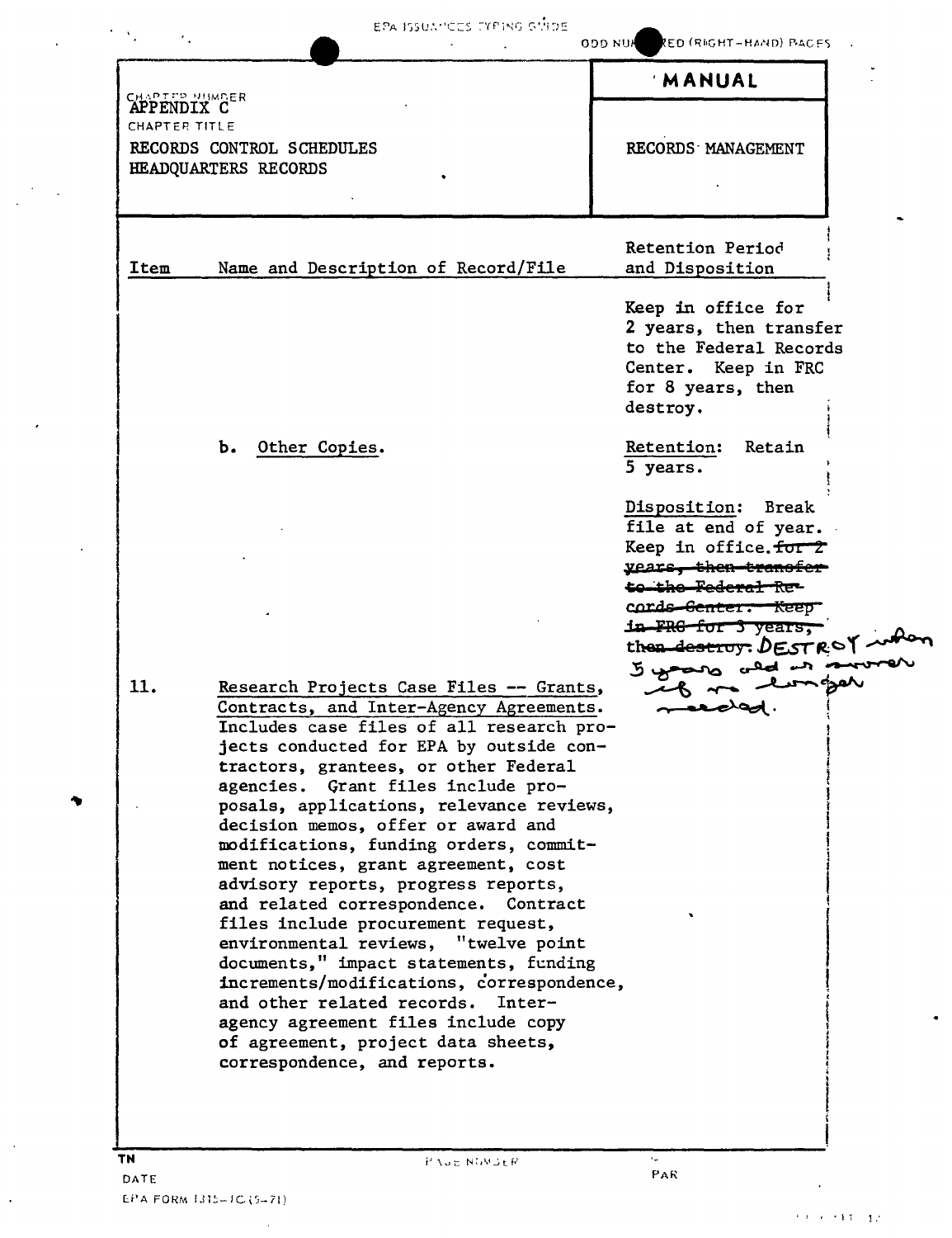EPA ISSUANCES TYPING GUIDE

| $\mathbf{r}_\infty$                  |                                                                                                                                                                                                                                                                                                                                                                                                                                    | ODD NUM RED (RIGHT-HAND) PAGES                                                                                                                                                                                                                                                                                                                                                                                                        |
|--------------------------------------|------------------------------------------------------------------------------------------------------------------------------------------------------------------------------------------------------------------------------------------------------------------------------------------------------------------------------------------------------------------------------------------------------------------------------------|---------------------------------------------------------------------------------------------------------------------------------------------------------------------------------------------------------------------------------------------------------------------------------------------------------------------------------------------------------------------------------------------------------------------------------------|
|                                      |                                                                                                                                                                                                                                                                                                                                                                                                                                    | <b>MANUAL</b>                                                                                                                                                                                                                                                                                                                                                                                                                         |
| <b>APPENDIX CER</b><br>CHAPTER TITLE | RECORDS CONTROL SCHEDULES<br>HEADQUARTERS RECORDS                                                                                                                                                                                                                                                                                                                                                                                  | RECORDS, MANAGEMENT                                                                                                                                                                                                                                                                                                                                                                                                                   |
| Item                                 | Name and Description of Record/File                                                                                                                                                                                                                                                                                                                                                                                                | Retention Period<br>and Disposition                                                                                                                                                                                                                                                                                                                                                                                                   |
|                                      | Files Maintained by Project<br>a.<br>In addition to contents<br>Officers.<br>listed above, files also include site<br>visit and trip reports, telephone memos,<br>and other records related to the day-<br>to-day management of the research pro-<br>jects.                                                                                                                                                                        | Retention:<br>Retain 4<br>years.<br>Disposition:<br><b>Break</b><br>file upon termination<br>or closeout of the<br>projects and resol-<br>ution of any audit<br>findings. Transfer<br>all required document-<br>ation to the official<br>file maintained by<br>the grant or con-<br>tracting office.<br>Keep in office for 1<br>year, then transfer to<br>the Federal Records<br>Center. Keep in FRC<br>for 3 years, then<br>destroy. |
|                                      | Files Maintained by Headquarters<br>Ъ.<br>Program Operations Staff. Includes<br>reference copies of research pro-<br>ject case files, used by laboratory<br>program management staff to monitor<br>the status of all extramural pro-<br>jects and to provide administrative<br>support for the project officers.<br>Rejected Proposal Files.<br>c.<br>Includes research project proposals<br>that have not been awarded or funded. | Retention:<br>Retain 1<br>year.<br>Disposition:<br><b>Break</b><br>file upon termination<br>or closeout of the<br>projects. Keep in<br>office 1 year, then<br>destroy.<br>Retain 1<br>Retention:<br>year.<br>Disposition:<br><b>Break</b><br>file upon rejection<br>of proposals.<br>Keep<br>in office for 1 year,<br>then destroy.                                                                                                   |
| TN                                   | PAGE NUMBER                                                                                                                                                                                                                                                                                                                                                                                                                        | Gas sa                                                                                                                                                                                                                                                                                                                                                                                                                                |

 $\overline{a}$ 

 $\ddot{\phantom{a}}$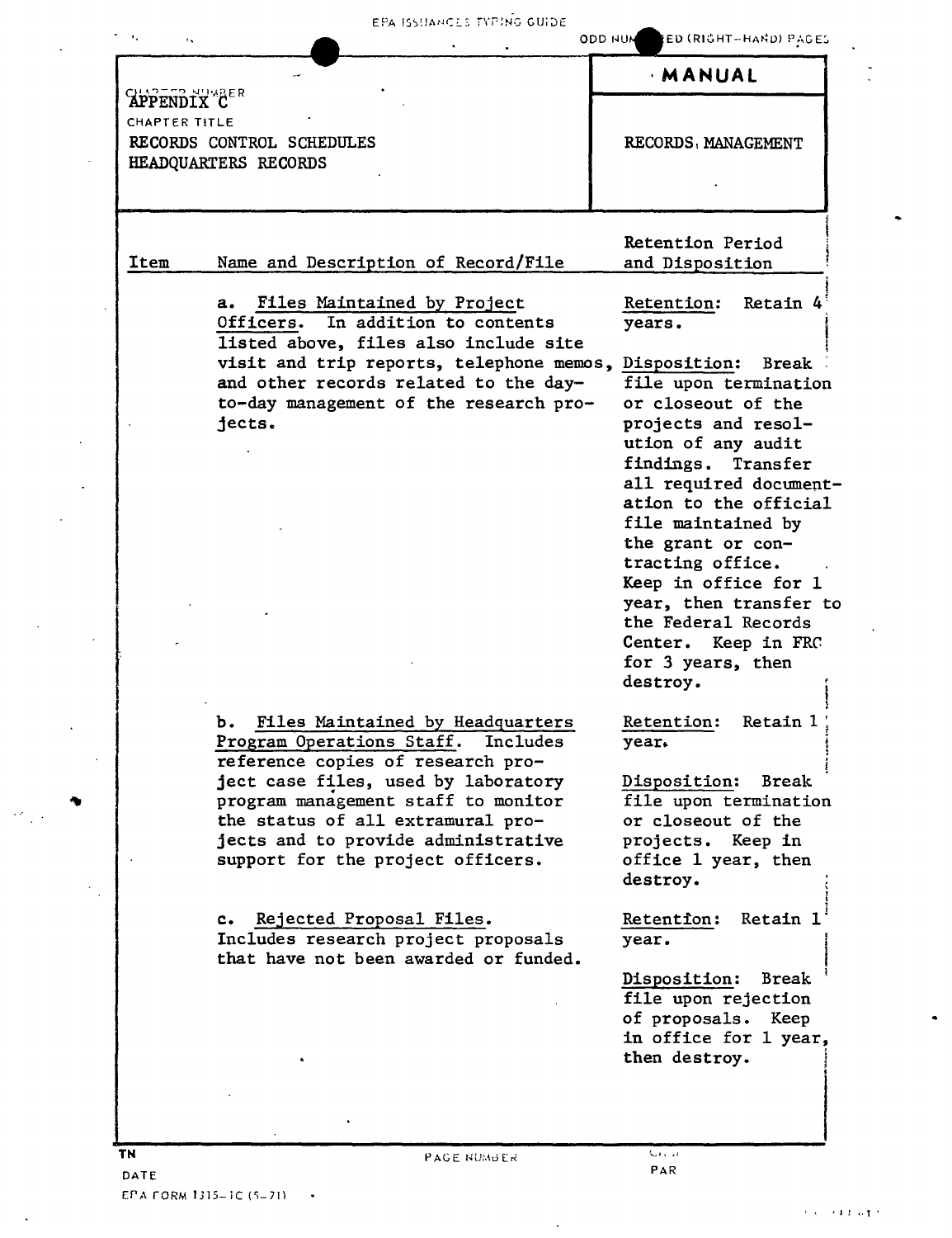FPA ISSUMPES TYPING SUIDE

| CHAAPPENDIX C<br>CHAPTER TITL T<br>RECORDS CONTROL SCHEDULES<br>RECORDS MANAGEMENT<br>HEADQUARTERS RECORDS<br>Retention Period<br>Name and Description of Record/File<br>and Disposition<br><b>Retention:</b><br>Retain<br>Laboratory Activity Reports File.<br>Includes monthly or quarterly activity<br>3 years.<br>reports from the several environmental<br>research laboratories and associated<br>Disposition: Break<br>file at end of year.<br>field stations to their responsible<br>Keep in office for<br>Headquarters program offices.<br>These<br>reports show program activity not<br>3 years, then destroy.<br>reflected in the Accomplishment Plans.<br>Records consist of the reports, and<br>related correspondence or other<br>supporting documentation.<br>Strategic Envionmental Assessment System<br>Retention:<br>(SEAS) File, 1972-1976.<br>A computer modeling or simulation system<br>Printed Research<br>а.<br>Reports. Permanent.<br>which manipulates economic and environ-<br>mental data to generate forecasts on the<br>impact of environmental quality levels<br>Computer Print-<br>ъ.<br>outs. Retain 5 years.<br>on economic, sociological, energy and<br>ecological conditions.<br>Tapes/Disks.<br>Re-<br>$\mathbf{c}$ .<br>tain current plus<br>last 2 Tapes/Disks.<br>Disposition:<br>Printed Research<br>а.<br>Reports. Break file<br>at end of year. Keep<br>in office for 5 years,<br>then transfer to the<br>Federal Records<br>Center. Keep in FRC<br>for 10 years, then<br>Offer-to the National<br>Ъ.<br>Break file every up-<br>date cycle. Keep in<br>office for 5 years,<br>then destroy. |       | MANUAL |           |                                 |
|-----------------------------------------------------------------------------------------------------------------------------------------------------------------------------------------------------------------------------------------------------------------------------------------------------------------------------------------------------------------------------------------------------------------------------------------------------------------------------------------------------------------------------------------------------------------------------------------------------------------------------------------------------------------------------------------------------------------------------------------------------------------------------------------------------------------------------------------------------------------------------------------------------------------------------------------------------------------------------------------------------------------------------------------------------------------------------------------------------------------------------------------------------------------------------------------------------------------------------------------------------------------------------------------------------------------------------------------------------------------------------------------------------------------------------------------------------------------------------------------------------------------------------------------------------------------------------------------------------------------------------------------|-------|--------|-----------|---------------------------------|
|                                                                                                                                                                                                                                                                                                                                                                                                                                                                                                                                                                                                                                                                                                                                                                                                                                                                                                                                                                                                                                                                                                                                                                                                                                                                                                                                                                                                                                                                                                                                                                                                                                         |       |        |           |                                 |
|                                                                                                                                                                                                                                                                                                                                                                                                                                                                                                                                                                                                                                                                                                                                                                                                                                                                                                                                                                                                                                                                                                                                                                                                                                                                                                                                                                                                                                                                                                                                                                                                                                         |       |        |           |                                 |
|                                                                                                                                                                                                                                                                                                                                                                                                                                                                                                                                                                                                                                                                                                                                                                                                                                                                                                                                                                                                                                                                                                                                                                                                                                                                                                                                                                                                                                                                                                                                                                                                                                         |       |        |           |                                 |
|                                                                                                                                                                                                                                                                                                                                                                                                                                                                                                                                                                                                                                                                                                                                                                                                                                                                                                                                                                                                                                                                                                                                                                                                                                                                                                                                                                                                                                                                                                                                                                                                                                         |       |        |           |                                 |
|                                                                                                                                                                                                                                                                                                                                                                                                                                                                                                                                                                                                                                                                                                                                                                                                                                                                                                                                                                                                                                                                                                                                                                                                                                                                                                                                                                                                                                                                                                                                                                                                                                         |       |        |           |                                 |
|                                                                                                                                                                                                                                                                                                                                                                                                                                                                                                                                                                                                                                                                                                                                                                                                                                                                                                                                                                                                                                                                                                                                                                                                                                                                                                                                                                                                                                                                                                                                                                                                                                         |       |        |           |                                 |
|                                                                                                                                                                                                                                                                                                                                                                                                                                                                                                                                                                                                                                                                                                                                                                                                                                                                                                                                                                                                                                                                                                                                                                                                                                                                                                                                                                                                                                                                                                                                                                                                                                         | iItem |        |           |                                 |
|                                                                                                                                                                                                                                                                                                                                                                                                                                                                                                                                                                                                                                                                                                                                                                                                                                                                                                                                                                                                                                                                                                                                                                                                                                                                                                                                                                                                                                                                                                                                                                                                                                         | 12.   |        |           |                                 |
|                                                                                                                                                                                                                                                                                                                                                                                                                                                                                                                                                                                                                                                                                                                                                                                                                                                                                                                                                                                                                                                                                                                                                                                                                                                                                                                                                                                                                                                                                                                                                                                                                                         |       |        |           |                                 |
|                                                                                                                                                                                                                                                                                                                                                                                                                                                                                                                                                                                                                                                                                                                                                                                                                                                                                                                                                                                                                                                                                                                                                                                                                                                                                                                                                                                                                                                                                                                                                                                                                                         |       |        |           |                                 |
|                                                                                                                                                                                                                                                                                                                                                                                                                                                                                                                                                                                                                                                                                                                                                                                                                                                                                                                                                                                                                                                                                                                                                                                                                                                                                                                                                                                                                                                                                                                                                                                                                                         |       |        |           |                                 |
|                                                                                                                                                                                                                                                                                                                                                                                                                                                                                                                                                                                                                                                                                                                                                                                                                                                                                                                                                                                                                                                                                                                                                                                                                                                                                                                                                                                                                                                                                                                                                                                                                                         |       |        |           |                                 |
|                                                                                                                                                                                                                                                                                                                                                                                                                                                                                                                                                                                                                                                                                                                                                                                                                                                                                                                                                                                                                                                                                                                                                                                                                                                                                                                                                                                                                                                                                                                                                                                                                                         |       |        |           |                                 |
|                                                                                                                                                                                                                                                                                                                                                                                                                                                                                                                                                                                                                                                                                                                                                                                                                                                                                                                                                                                                                                                                                                                                                                                                                                                                                                                                                                                                                                                                                                                                                                                                                                         |       |        |           |                                 |
|                                                                                                                                                                                                                                                                                                                                                                                                                                                                                                                                                                                                                                                                                                                                                                                                                                                                                                                                                                                                                                                                                                                                                                                                                                                                                                                                                                                                                                                                                                                                                                                                                                         |       |        |           |                                 |
|                                                                                                                                                                                                                                                                                                                                                                                                                                                                                                                                                                                                                                                                                                                                                                                                                                                                                                                                                                                                                                                                                                                                                                                                                                                                                                                                                                                                                                                                                                                                                                                                                                         |       |        |           |                                 |
|                                                                                                                                                                                                                                                                                                                                                                                                                                                                                                                                                                                                                                                                                                                                                                                                                                                                                                                                                                                                                                                                                                                                                                                                                                                                                                                                                                                                                                                                                                                                                                                                                                         |       |        |           |                                 |
|                                                                                                                                                                                                                                                                                                                                                                                                                                                                                                                                                                                                                                                                                                                                                                                                                                                                                                                                                                                                                                                                                                                                                                                                                                                                                                                                                                                                                                                                                                                                                                                                                                         |       |        |           |                                 |
|                                                                                                                                                                                                                                                                                                                                                                                                                                                                                                                                                                                                                                                                                                                                                                                                                                                                                                                                                                                                                                                                                                                                                                                                                                                                                                                                                                                                                                                                                                                                                                                                                                         |       |        |           |                                 |
|                                                                                                                                                                                                                                                                                                                                                                                                                                                                                                                                                                                                                                                                                                                                                                                                                                                                                                                                                                                                                                                                                                                                                                                                                                                                                                                                                                                                                                                                                                                                                                                                                                         | 13.   |        |           |                                 |
|                                                                                                                                                                                                                                                                                                                                                                                                                                                                                                                                                                                                                                                                                                                                                                                                                                                                                                                                                                                                                                                                                                                                                                                                                                                                                                                                                                                                                                                                                                                                                                                                                                         |       |        |           |                                 |
|                                                                                                                                                                                                                                                                                                                                                                                                                                                                                                                                                                                                                                                                                                                                                                                                                                                                                                                                                                                                                                                                                                                                                                                                                                                                                                                                                                                                                                                                                                                                                                                                                                         |       |        |           |                                 |
|                                                                                                                                                                                                                                                                                                                                                                                                                                                                                                                                                                                                                                                                                                                                                                                                                                                                                                                                                                                                                                                                                                                                                                                                                                                                                                                                                                                                                                                                                                                                                                                                                                         |       |        |           |                                 |
|                                                                                                                                                                                                                                                                                                                                                                                                                                                                                                                                                                                                                                                                                                                                                                                                                                                                                                                                                                                                                                                                                                                                                                                                                                                                                                                                                                                                                                                                                                                                                                                                                                         |       |        |           |                                 |
|                                                                                                                                                                                                                                                                                                                                                                                                                                                                                                                                                                                                                                                                                                                                                                                                                                                                                                                                                                                                                                                                                                                                                                                                                                                                                                                                                                                                                                                                                                                                                                                                                                         |       |        |           |                                 |
|                                                                                                                                                                                                                                                                                                                                                                                                                                                                                                                                                                                                                                                                                                                                                                                                                                                                                                                                                                                                                                                                                                                                                                                                                                                                                                                                                                                                                                                                                                                                                                                                                                         |       |        |           |                                 |
|                                                                                                                                                                                                                                                                                                                                                                                                                                                                                                                                                                                                                                                                                                                                                                                                                                                                                                                                                                                                                                                                                                                                                                                                                                                                                                                                                                                                                                                                                                                                                                                                                                         |       |        |           |                                 |
|                                                                                                                                                                                                                                                                                                                                                                                                                                                                                                                                                                                                                                                                                                                                                                                                                                                                                                                                                                                                                                                                                                                                                                                                                                                                                                                                                                                                                                                                                                                                                                                                                                         |       |        |           |                                 |
|                                                                                                                                                                                                                                                                                                                                                                                                                                                                                                                                                                                                                                                                                                                                                                                                                                                                                                                                                                                                                                                                                                                                                                                                                                                                                                                                                                                                                                                                                                                                                                                                                                         |       |        |           |                                 |
|                                                                                                                                                                                                                                                                                                                                                                                                                                                                                                                                                                                                                                                                                                                                                                                                                                                                                                                                                                                                                                                                                                                                                                                                                                                                                                                                                                                                                                                                                                                                                                                                                                         |       |        |           |                                 |
|                                                                                                                                                                                                                                                                                                                                                                                                                                                                                                                                                                                                                                                                                                                                                                                                                                                                                                                                                                                                                                                                                                                                                                                                                                                                                                                                                                                                                                                                                                                                                                                                                                         |       |        |           |                                 |
|                                                                                                                                                                                                                                                                                                                                                                                                                                                                                                                                                                                                                                                                                                                                                                                                                                                                                                                                                                                                                                                                                                                                                                                                                                                                                                                                                                                                                                                                                                                                                                                                                                         |       |        |           |                                 |
|                                                                                                                                                                                                                                                                                                                                                                                                                                                                                                                                                                                                                                                                                                                                                                                                                                                                                                                                                                                                                                                                                                                                                                                                                                                                                                                                                                                                                                                                                                                                                                                                                                         |       |        |           |                                 |
|                                                                                                                                                                                                                                                                                                                                                                                                                                                                                                                                                                                                                                                                                                                                                                                                                                                                                                                                                                                                                                                                                                                                                                                                                                                                                                                                                                                                                                                                                                                                                                                                                                         |       |        |           |                                 |
|                                                                                                                                                                                                                                                                                                                                                                                                                                                                                                                                                                                                                                                                                                                                                                                                                                                                                                                                                                                                                                                                                                                                                                                                                                                                                                                                                                                                                                                                                                                                                                                                                                         |       |        |           |                                 |
|                                                                                                                                                                                                                                                                                                                                                                                                                                                                                                                                                                                                                                                                                                                                                                                                                                                                                                                                                                                                                                                                                                                                                                                                                                                                                                                                                                                                                                                                                                                                                                                                                                         |       |        |           |                                 |
|                                                                                                                                                                                                                                                                                                                                                                                                                                                                                                                                                                                                                                                                                                                                                                                                                                                                                                                                                                                                                                                                                                                                                                                                                                                                                                                                                                                                                                                                                                                                                                                                                                         |       |        |           |                                 |
|                                                                                                                                                                                                                                                                                                                                                                                                                                                                                                                                                                                                                                                                                                                                                                                                                                                                                                                                                                                                                                                                                                                                                                                                                                                                                                                                                                                                                                                                                                                                                                                                                                         |       |        |           |                                 |
|                                                                                                                                                                                                                                                                                                                                                                                                                                                                                                                                                                                                                                                                                                                                                                                                                                                                                                                                                                                                                                                                                                                                                                                                                                                                                                                                                                                                                                                                                                                                                                                                                                         |       |        |           |                                 |
|                                                                                                                                                                                                                                                                                                                                                                                                                                                                                                                                                                                                                                                                                                                                                                                                                                                                                                                                                                                                                                                                                                                                                                                                                                                                                                                                                                                                                                                                                                                                                                                                                                         |       |        |           |                                 |
|                                                                                                                                                                                                                                                                                                                                                                                                                                                                                                                                                                                                                                                                                                                                                                                                                                                                                                                                                                                                                                                                                                                                                                                                                                                                                                                                                                                                                                                                                                                                                                                                                                         |       |        |           |                                 |
|                                                                                                                                                                                                                                                                                                                                                                                                                                                                                                                                                                                                                                                                                                                                                                                                                                                                                                                                                                                                                                                                                                                                                                                                                                                                                                                                                                                                                                                                                                                                                                                                                                         |       |        |           | <del>Archives:</del> DESTR 0 Y. |
|                                                                                                                                                                                                                                                                                                                                                                                                                                                                                                                                                                                                                                                                                                                                                                                                                                                                                                                                                                                                                                                                                                                                                                                                                                                                                                                                                                                                                                                                                                                                                                                                                                         |       |        |           |                                 |
|                                                                                                                                                                                                                                                                                                                                                                                                                                                                                                                                                                                                                                                                                                                                                                                                                                                                                                                                                                                                                                                                                                                                                                                                                                                                                                                                                                                                                                                                                                                                                                                                                                         |       |        |           | Computer Printouts.             |
|                                                                                                                                                                                                                                                                                                                                                                                                                                                                                                                                                                                                                                                                                                                                                                                                                                                                                                                                                                                                                                                                                                                                                                                                                                                                                                                                                                                                                                                                                                                                                                                                                                         |       |        |           |                                 |
|                                                                                                                                                                                                                                                                                                                                                                                                                                                                                                                                                                                                                                                                                                                                                                                                                                                                                                                                                                                                                                                                                                                                                                                                                                                                                                                                                                                                                                                                                                                                                                                                                                         |       |        |           |                                 |
|                                                                                                                                                                                                                                                                                                                                                                                                                                                                                                                                                                                                                                                                                                                                                                                                                                                                                                                                                                                                                                                                                                                                                                                                                                                                                                                                                                                                                                                                                                                                                                                                                                         |       |        |           |                                 |
|                                                                                                                                                                                                                                                                                                                                                                                                                                                                                                                                                                                                                                                                                                                                                                                                                                                                                                                                                                                                                                                                                                                                                                                                                                                                                                                                                                                                                                                                                                                                                                                                                                         |       |        |           |                                 |
|                                                                                                                                                                                                                                                                                                                                                                                                                                                                                                                                                                                                                                                                                                                                                                                                                                                                                                                                                                                                                                                                                                                                                                                                                                                                                                                                                                                                                                                                                                                                                                                                                                         | CHAP  |        | PAGE HUPT | ΤN                              |

 $\ddot{\phantom{a}}$ 

 $\lambda$ 

 $\ddot{\phantom{a}}$ 

÷,

 $\bar{z}$ 

 $\cdot$ 

 $\sim$   $\sim$ 

 $\epsilon$ 

 $\ddot{\phantom{0}}$ 

 $\bullet$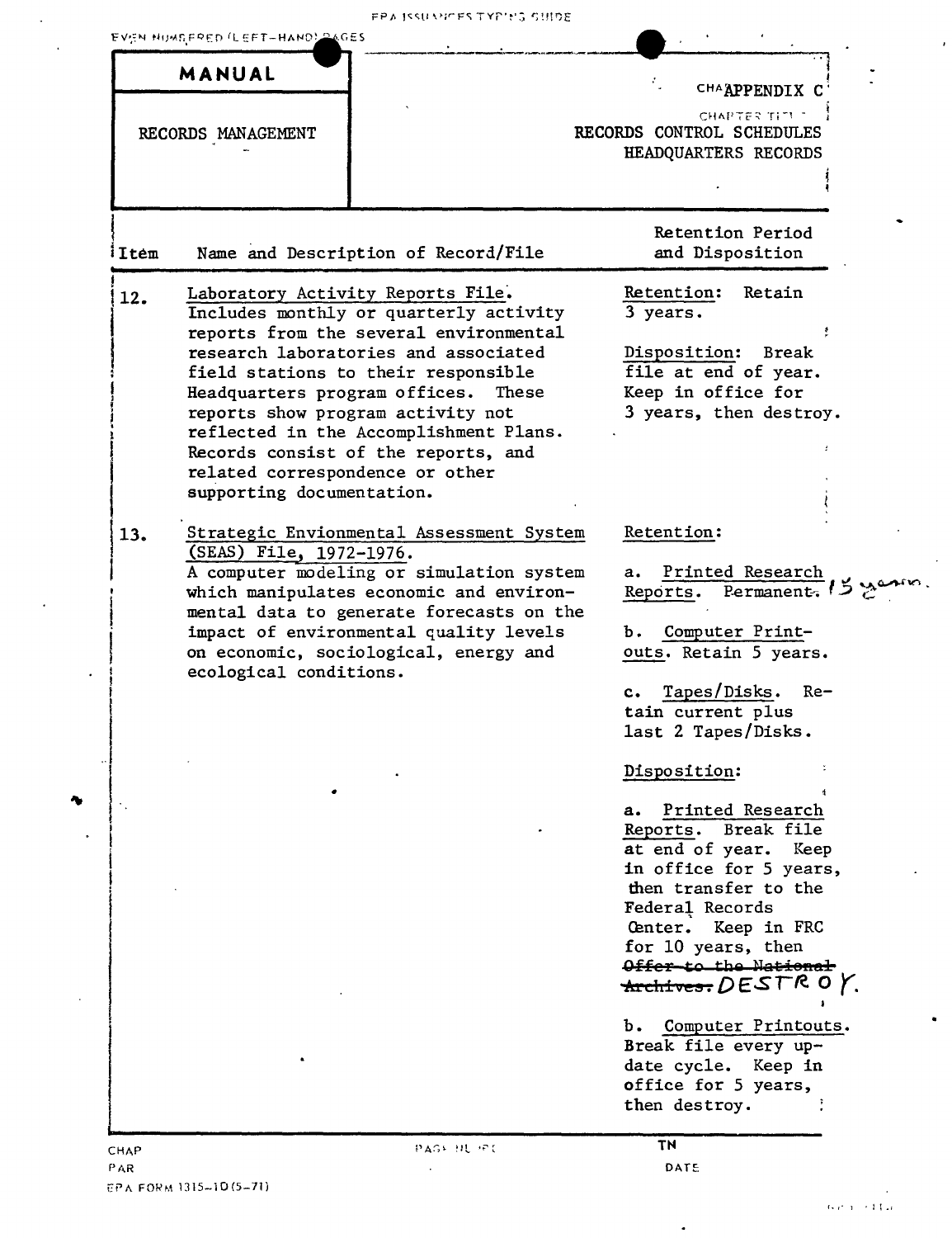|                   | t.                                                                                                                                                                                                                                                                                                                                                                                                                                                                                                                      | ODD NUM ED (PIGHT-HAND) PAGES                                                                                                                                         |
|-------------------|-------------------------------------------------------------------------------------------------------------------------------------------------------------------------------------------------------------------------------------------------------------------------------------------------------------------------------------------------------------------------------------------------------------------------------------------------------------------------------------------------------------------------|-----------------------------------------------------------------------------------------------------------------------------------------------------------------------|
| <b>APPENDIX C</b> | CHAPTED HIMRER                                                                                                                                                                                                                                                                                                                                                                                                                                                                                                          | <b>MANUAL</b>                                                                                                                                                         |
| CHAPTER TITLE     | RECORDS CONTROL SCHEDULES<br>HEADQUARTERS RECORDS                                                                                                                                                                                                                                                                                                                                                                                                                                                                       | RECORDS MANAGEMENT                                                                                                                                                    |
| Item              | Name and Description of Record/File                                                                                                                                                                                                                                                                                                                                                                                                                                                                                     | Retention Period<br>and Disposition                                                                                                                                   |
|                   |                                                                                                                                                                                                                                                                                                                                                                                                                                                                                                                         | Tapes/Disks.<br>$c_{\bullet}$<br>Break file after<br>completion of reports.<br>Keep in office until<br>3rd update cycle,<br>then erase.                               |
| 14.               | Water Supply Laboratory Certification<br>Program File. Includes documentation<br>used to develop evaluation procedures<br>and quality assurance criteria for<br>all laboratories analyzing public<br>drinking water.<br>Records consist of<br>documentation related to developing<br>a procedures manual for laboratory<br>certification, comments on the certif-<br>ication procedures from states, other<br>government agencies, and private<br>groups, minutes of work group meetings,<br>and other related records. | Retention:<br>Retain<br>3 years.<br>Disposition: Break<br>file upon completion<br>of project. Keep in<br>office for 3 years,<br>then destroy.                         |
| 15.               | Speeches Files. Includes copies of<br>speeches delivered by research and<br>development program officials. Also<br>includes materials arranging the<br>talk, drafts, correspondence and other<br>related materials.                                                                                                                                                                                                                                                                                                     | Retention:<br>Retain<br>3 years.<br>Disposition: Break<br>file at end of year.<br>Keep in office for<br>3 years, then destroy.                                        |
| 16.               | Environmental Research Topics Reference<br>Includes subject files on topics<br>Files.<br>being researched or proposed for re-<br>Topics include various pollu-<br>search.<br>tants, sources, control strategies or<br>monitoring techniques, such as photo-<br>chemical oxidants, fluorocarbons,<br>analytical standardization, and other<br>subjects or topics. Records consist of<br>copies of technical publications, re-<br>ports, correspondence, and other re-<br>lated records.                                  | Retention:<br>As below.<br>Disposition:<br>Review<br>files in office<br>annually. Keep re-<br>cords of continuing<br>reference value, and<br>destroy other materials. |
| TN                | PAGE NUMBER                                                                                                                                                                                                                                                                                                                                                                                                                                                                                                             | $C = 1$                                                                                                                                                               |

and the second contract  $\mathcal{L}^{(1)}$  , and  $\mathcal{L}^{(2)}$ 

 $\sim$ 

 $\sim$  $\sim$ 

 $\epsilon$ 

٠

 $\bar{\lambda}$ 

 $\frac{1}{4}$  $\bar{\bar{1}}$ 

 $\stackrel{+}{\pm}$ 

 $\Delta$  .

 $\bullet$ 

 $\bullet$